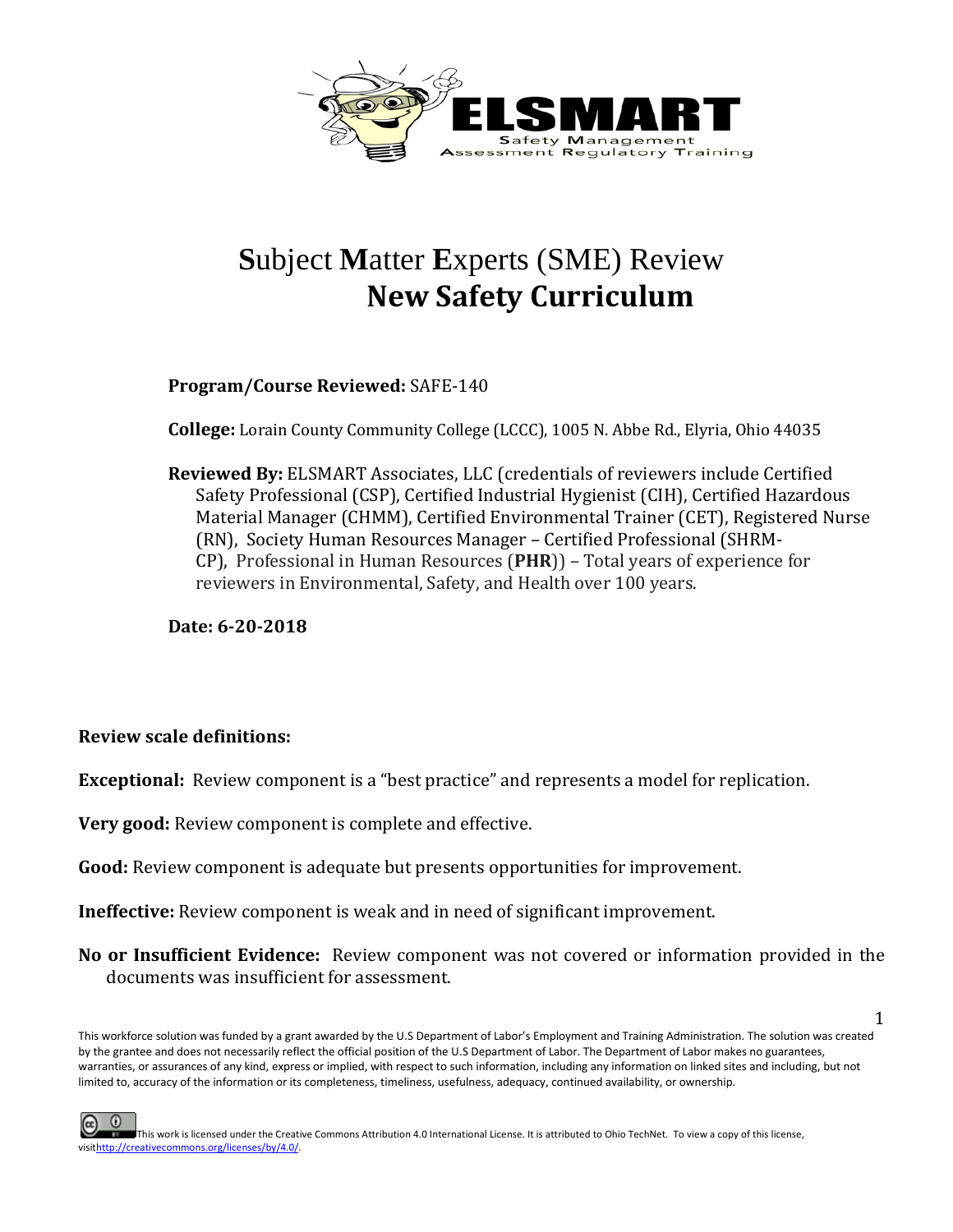

| Curriculum Map, Career Ladder/Stackable<br><b>Credential Documentation, Syllabi</b> |                                                                                                                                                                                              | <b>Excellent</b> | <b>Very</b><br>Good | Good | Ineffective | No/Insufficient<br>Evidence |
|-------------------------------------------------------------------------------------|----------------------------------------------------------------------------------------------------------------------------------------------------------------------------------------------|------------------|---------------------|------|-------------|-----------------------------|
|                                                                                     | 1. Program CIP code/s appropriate to<br>program title and outcomes.                                                                                                                          |                  |                     |      |             |                             |
|                                                                                     | 2. Effective program structure (prerequisites,<br>course sequence, stackable credential-<br>structure provide a clear, logical path to<br>completion).                                       |                  |                     |      |             |                             |
|                                                                                     | 3. Outcomes aligned to occupational focus<br>(industry skills and standards) and prepare<br>students for appropriate industry<br>certification/s.                                            |                  |                     |      |             |                             |
| 4.                                                                                  | Outcomes are clearly stated.                                                                                                                                                                 |                  |                     |      |             |                             |
| 5.                                                                                  | Outcomes are introduced and reinforced<br>effectively.                                                                                                                                       |                  |                     |      |             |                             |
|                                                                                     | 6. Course objectives are clearly stated and<br>measurable.                                                                                                                                   |                  |                     |      |             |                             |
|                                                                                     | 7. In multi-course programs, course<br>objectives support one or more program or<br>student learning outcome. In single-course<br>programs, modules support one or more<br>course objective. |                  |                     |      |             |                             |

## **Comments or recommendations specific to each section rated:**

- 1. Classification of Instructional Programs (CIP) is appropriate
- 2. No prerequisites listed. May want to add basic understanding of OSHA regulations.
- 3. Concepts used in industry and certification in EHS profession not reinforced.
- 4. Objectives not connected or organized.
- 5. Complete class needs to be overhauled with clear direction.
- 6. No course objective measurements.
- 7. With reorganization this course could meet outcome goals.

General comments or recommendations: Objectives do not enforce dependence on ANSI, OSHA, NIOSH, and other regulatory standards for compliance.

This workforce solution was funded by a grant awarded by the U.S Department of Labor's Employment and Training Administration. The solution was created by the grantee and does not necessarily reflect the official position of the U.S Department of Labor. The Department of Labor makes no guarantees, warranties, or assurances of any kind, express or implied, with respect to such information, including any information on linked sites and including, but not limited to, accuracy of the information or its completeness, timeliness, usefulness, adequacy, continued availability, or ownership.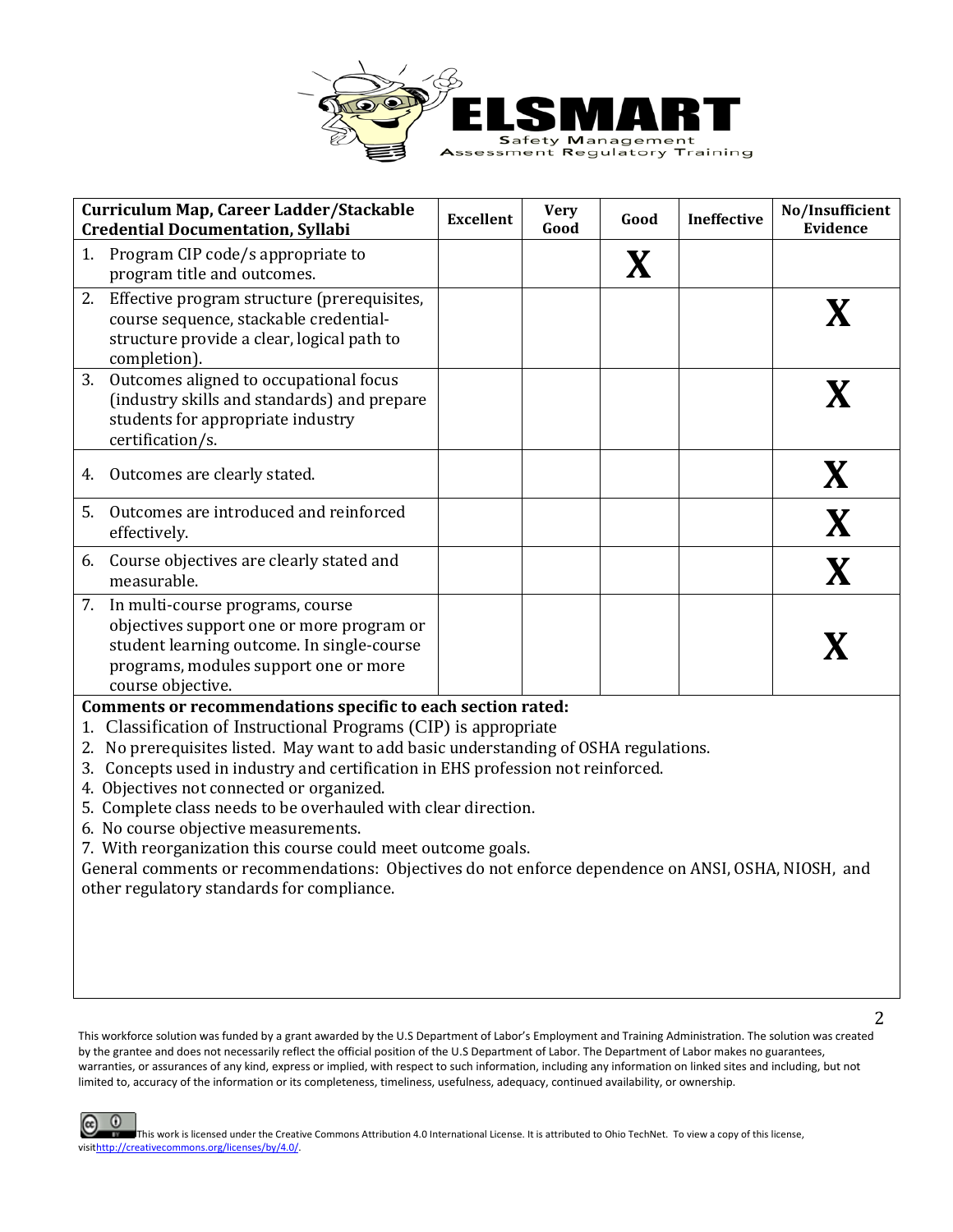

| <b>Instructional Materials and Lab Resources</b>                                                                                                                                                                                                                                                                                                          |                                                                                                         | <b>Excellent</b> | <b>Very</b><br>Good | Good | <b>Ineffective</b> | No/Insufficient<br>Evidence        |  |
|-----------------------------------------------------------------------------------------------------------------------------------------------------------------------------------------------------------------------------------------------------------------------------------------------------------------------------------------------------------|---------------------------------------------------------------------------------------------------------|------------------|---------------------|------|--------------------|------------------------------------|--|
| 1.                                                                                                                                                                                                                                                                                                                                                        | Support stated course or unit learning<br>objectives.                                                   |                  |                     |      |                    | $\mathbf X$                        |  |
|                                                                                                                                                                                                                                                                                                                                                           | 2. Meet/reflect current industry practices and<br>standards.                                            |                  |                     |      |                    | $\mathbf X$                        |  |
|                                                                                                                                                                                                                                                                                                                                                           | 3. Provide options for multiple learning<br>styles.                                                     |                  |                     |      |                    | X                                  |  |
| 4.                                                                                                                                                                                                                                                                                                                                                        | Instructional materials are cited properly.                                                             |                  |                     |      |                    | $\mathbf X$                        |  |
| 5.                                                                                                                                                                                                                                                                                                                                                        | There is evidence of materials and<br>resources that support on-line or<br>technology-enabled learning. |                  |                     |      |                    | X                                  |  |
| Comments or recommendations specific to each section rated:                                                                                                                                                                                                                                                                                               |                                                                                                         |                  |                     |      |                    |                                    |  |
| 1. Course outline no connected objectives.<br>2. Reflect industry standards but no instructional support.<br>3. No attempt to vary learning styles<br>4. Few citations and regulatory support provided.<br>5. No on-line support noted.<br>General comments or recommendations: Consider scenarios, videos, and worksheets for varied learning<br>styles. |                                                                                                         |                  |                     |      |                    |                                    |  |
| <b>Overview Table: Objectives, Modules/Units,</b><br><b>Learning Activities and Assessments</b>                                                                                                                                                                                                                                                           |                                                                                                         | <b>Excellent</b> | <b>Very</b><br>Good | Good | Ineffective        | No/Insufficient<br><b>Evidence</b> |  |
|                                                                                                                                                                                                                                                                                                                                                           | 1. Modules/units are linked to course<br>objectives.                                                    |                  |                     |      |                    | X                                  |  |
| 2.                                                                                                                                                                                                                                                                                                                                                        | Learning activities promote achievement of<br>stated module/unit objectives.                            |                  |                     |      |                    | $\mathbf X$                        |  |
|                                                                                                                                                                                                                                                                                                                                                           | 3. Learning activities provide opportunities<br>for interaction and active learning.                    |                  |                     |      |                    | X                                  |  |
|                                                                                                                                                                                                                                                                                                                                                           | 4. Learning activities provide options for<br>multiple learning styles.                                 |                  |                     |      |                    |                                    |  |
| 5.                                                                                                                                                                                                                                                                                                                                                        | Learning activities are linked to current<br>industry practices, standards and<br>certifications.       |                  |                     |      |                    |                                    |  |

This workforce solution was funded by a grant awarded by the U.S Department of Labor's Employment and Training Administration. The solution was created by the grantee and does not necessarily reflect the official position of the U.S Department of Labor. The Department of Labor makes no guarantees, warranties, or assurances of any kind, express or implied, with respect to such information, including any information on linked sites and including, but not limited to, accuracy of the information or its completeness, timeliness, usefulness, adequacy, continued availability, or ownership.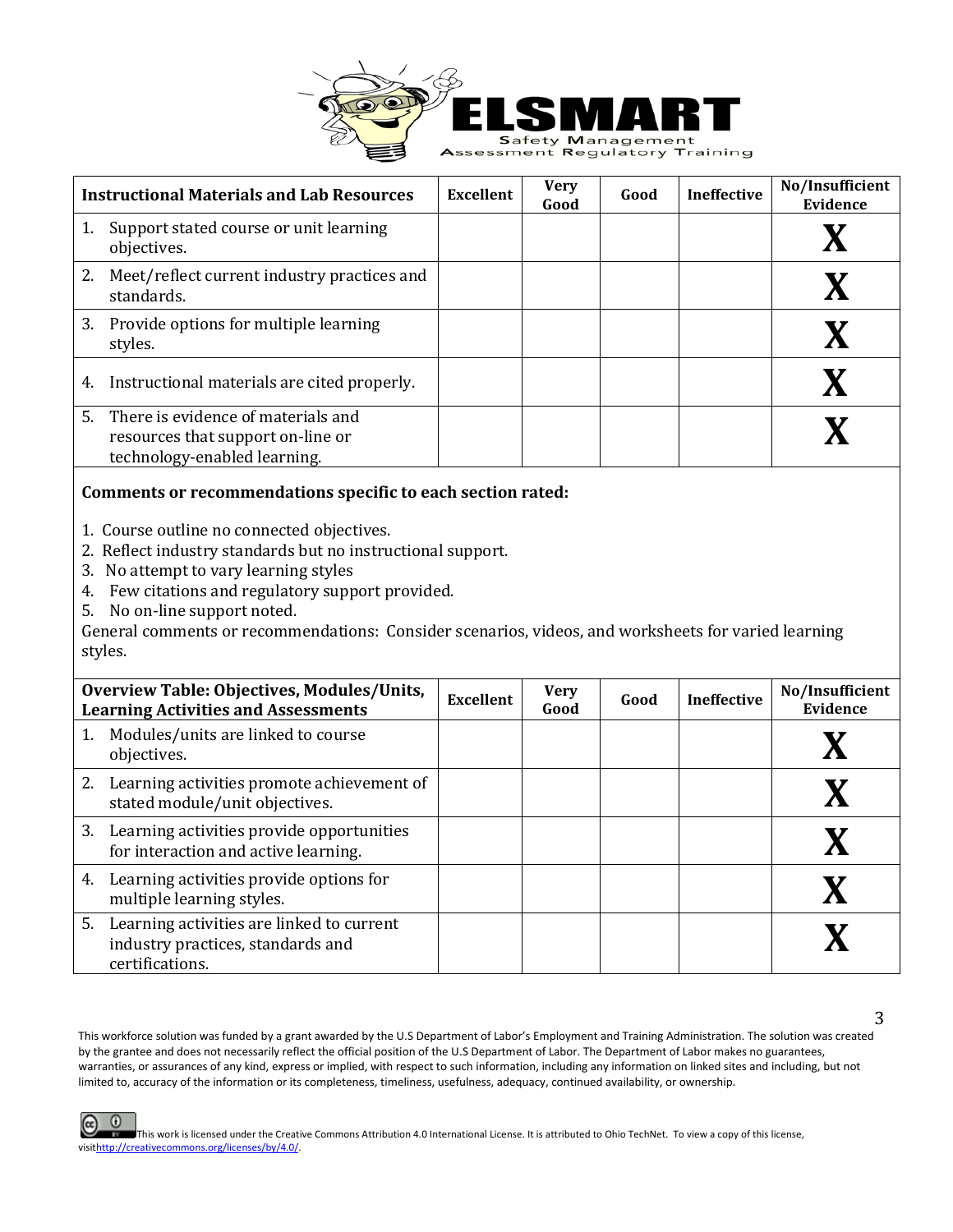

| 6. Learning activities demonstrate evidence of<br>innovation or enhancements to support<br>adult learner success.                                                 |  |  |  |
|-------------------------------------------------------------------------------------------------------------------------------------------------------------------|--|--|--|
| 7. Materials/resources (to include equipment,<br>tools and software) are used in a way that<br>students understand their purpose and use<br>in industry settings. |  |  |  |
| 8. Assessments measure stated learning<br>objectives and link to industry standards.                                                                              |  |  |  |
| 9. Assessments align with course activities<br>and instructional materials and resources.                                                                         |  |  |  |
| 10. Assessments are sequenced throughout the<br>instructional period to enable students to<br>build on feedback.                                                  |  |  |  |
| 11. Assessments are varied and appropriate to<br>content.                                                                                                         |  |  |  |
| 12. Assessments provide opportunities for<br>students to measure their own learning<br>progress.                                                                  |  |  |  |

1. Objectives and course material not aligned.

- 2. No learning activities, exercises, or case studies assigned.
- 3. No learning activities, exercises, or case studies assigned.
- 4. No videos offered and no learning activities, exercises, or case studies assigned.
- 5. See note below for updates in comments.
- 6. No learning activities, exercises, or case studies assigned.
- 7. Use videos and equipment to validate activities.

8. Need to relate objectives to regulatory standards and benchmarking. Consider introduction of international standards.

- 9. Increase recommended resources to include cell phone apps (WISER, ERG 2016, etc)
- 10. Consider matching, essay tests, problem sets, and performance tests.
- 11. Consider matching, essay tests, problem sets, and performance tests.

12. Assessments need to identify good work, improve self-evaluation and encourage lifelong learning. General comments or recommendations:

Outcomes listed below. Need to be Specific, Measurable, Attainable, Relevant and Timely (SMART). Several goals do not meet the format. Consider supplemental and alternative to just lecture like small subgroups, brainstorming, guest speakers, simulation games, and case studies. Homework assignments should be various types of assessments.

This workforce solution was funded by a grant awarded by the U.S Department of Labor's Employment and Training Administration. The solution was created by the grantee and does not necessarily reflect the official position of the U.S Department of Labor. The Department of Labor makes no guarantees, warranties, or assurances of any kind, express or implied, with respect to such information, including any information on linked sites and including, but not limited to, accuracy of the information or its completeness, timeliness, usefulness, adequacy, continued availability, or ownership.